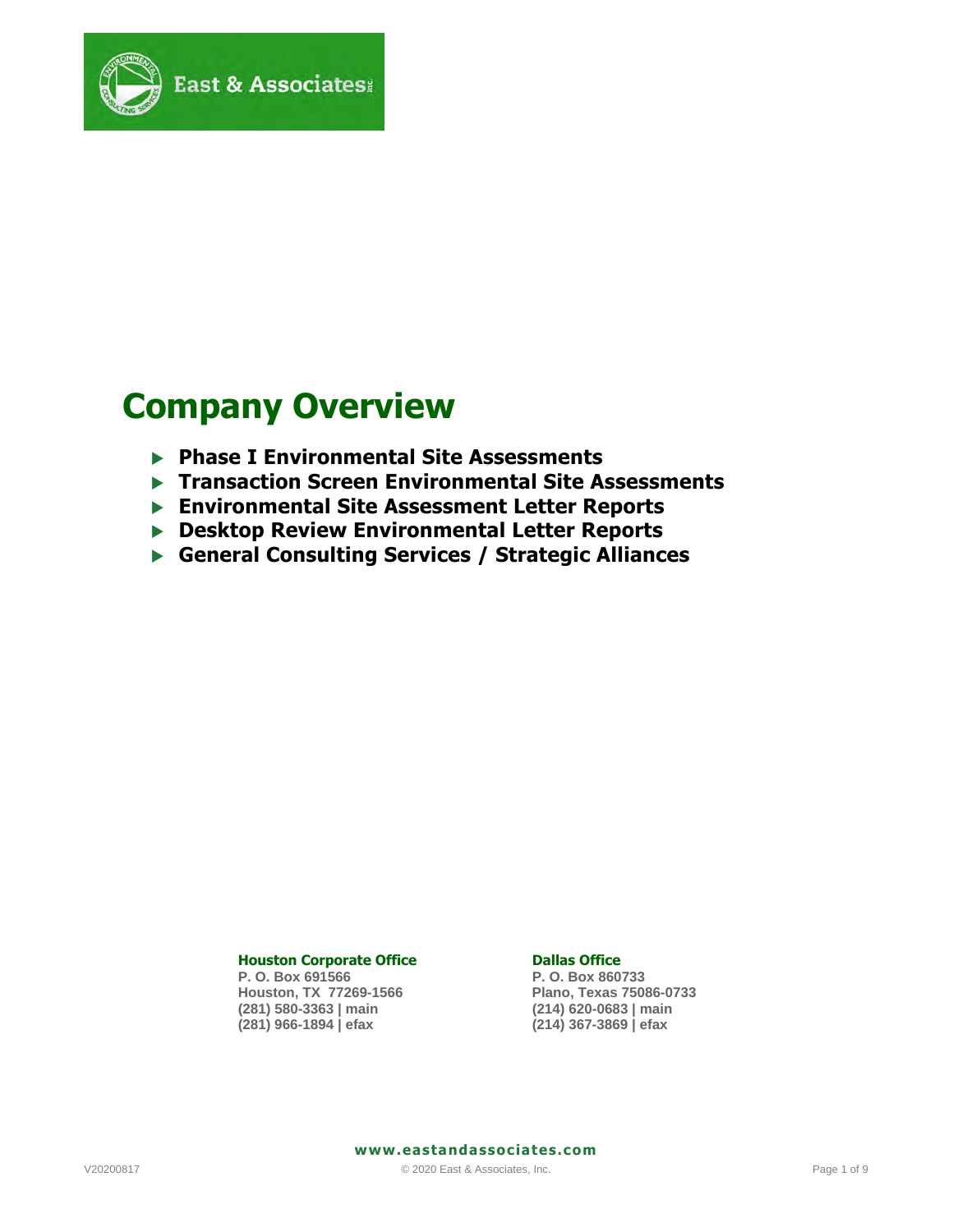$\mathbf{I}$ 

# **ABOUT EAST & ASSOCIATES**

**Successful track record delivering high value, high quality consulting.**  East & Associates specializes in the environmental consulting business for the commercial real estate industry. With more than 30 years in business, we provide independent consulting services and project management expertise across the entire environmental spectrum. East & Associates has provided consulting services to financial institutions, private lenders, real estate developers, investors, and individuals.

The key to the successful completion of a real estate transaction is to know the potential risk of exposure to any liabilities and to incorporate those risks in the evaluation. The most logical approach to handling these environmental hazards is to become informed about the problems so they can be appropriately managed. Once our clients understand the environmental issues and their potential ramifications, East & Associates outlines various courses of action with our goal toward minimizing costs and lessening current or potential liabilities. It is our goal to meet every customer's need for environmental consulting or project management services.

#### **Exceptional detail in the more than 8,000 reports we've produced.**

We specialize in environmental "due diligence" and have furnished **over 8,000** environmental site assessment reports to our clients. With an array of different types of site assessment reports, ranging from a Phase I ESA report to the most economical Desktop Review Environmental Letter Report, East & Associates provide its clients with the right report and details needed to fully understand the environmental review of the subject property.

#### **Texas-based with national experience, all with personalized service.**

Based in Houston, we pride ourselves in local customer service with national serviceability. While most of work is throughout Texas, we have completed projects in Oklahoma, New Mexico, Louisiana, California, among other states. Our firm is listed as an environmental consulting company in the ExactBid, Inc. RIMS (*Real Estate Information Systems*) community for 20 counties in Texas. This listing allows companies that are located throughout the United States to find local-based vendors to complete "due diligence" requirements in a timely and efficient manner. Our primary service area for our Houston office is central, south and southeast Texas. From our Dallas office, our team provides environmental "due diligence" environmental consulting services throughout the major cities located in north and east Texas. This office also provides our consulting expertise and service to two major cities located in the Texas panhandle.

East & Associates has a custom online inquiry form that can be completed by the client. This form will be submitted directly to East & Associates, Inc. The custom form can be printed and saved by the client.

#### **Hear from a client who has worked with us for more than 10 years.**

"Dick and I have worked together for 10 plus years. I have hired him for environmental assessments -- both overviews and full Phase I inspections. **East & Associates' reports are comprehensive and easy to read.** Dick is great to work with and I **highly** recommend his services." – *Escrow Officer, Title Company*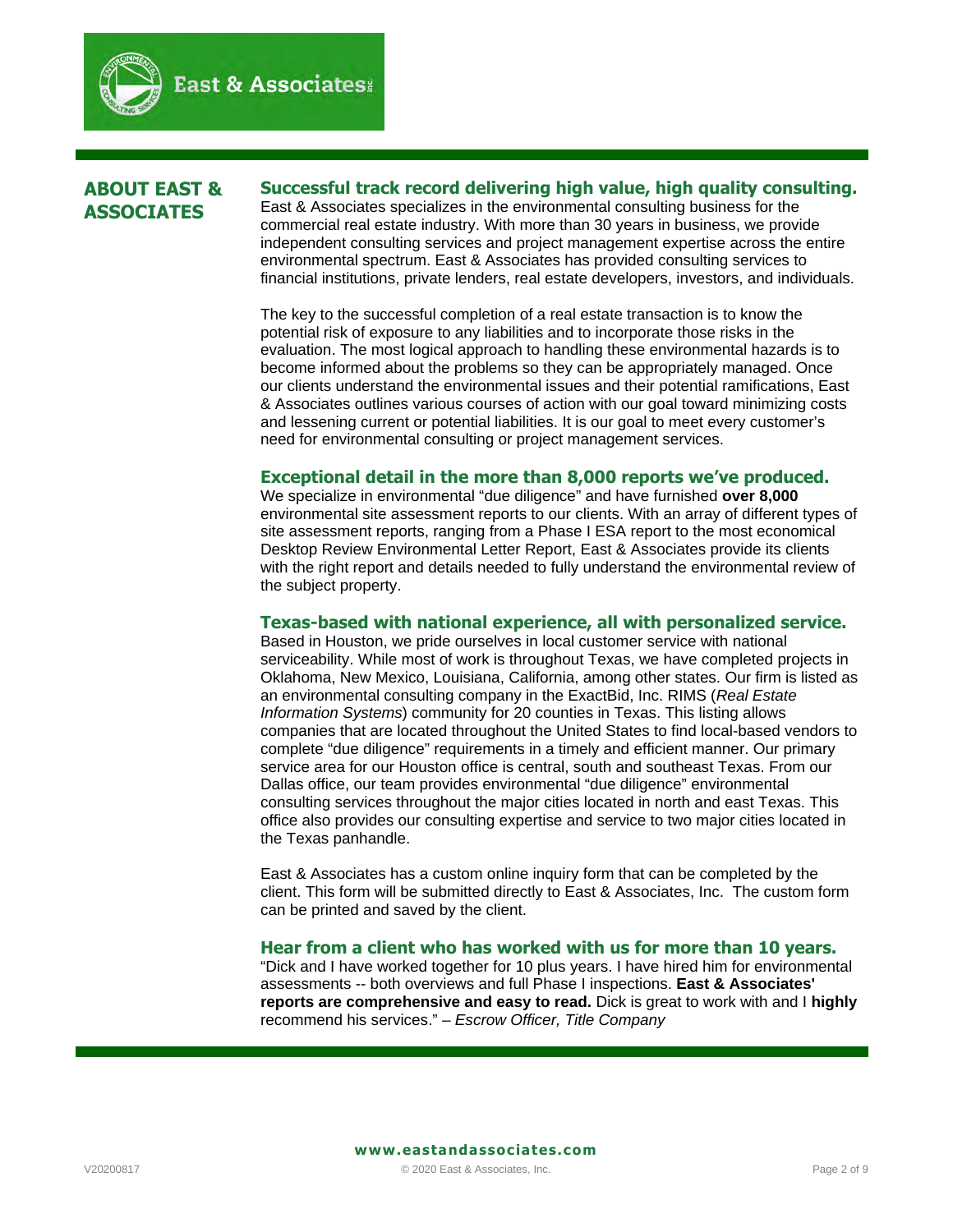

# **SERVICES OVERVIEW**

# **Phase I Environmental Site Assessments (ESAs)**

▶ Completed to current ASTM and AAI standards.

 $\mathbf{I}$ 

**ast & Associates:** 

- Physical review of the subject site including flood and topographical maps.
- $\blacktriangleright$  Includes a comprehensive historical summary of the study site and adjacent properties including appraisal district data, city directories, fire insurance maps, historical aerial photographs, and historical topographical maps.

#### **Transaction Screen Environmental Site Assessments (ESAs)**

- Economical savings over a Phase I ESA report (utilized for low risk properties).
- ▶ Completed to current ASTM standards and includes a site visit.
- Includes a completed questionnaire, the ASTM/AAI regulatory database report, a current aerial, and a detailed review of the historical city directories.
- Physical review of the subject site including flood and topographical maps.
- **IDENTIFICATE:** Identification of potential environmental concerns (PECs).

#### **Environmental Site Assessment (ESA) Letter Reports**

- Economical savings over a Transaction Screen ESA report.
- Generally utilized for low risk properties and low capped loans (limited site visit).
- Includes a completed questionnaire, the ASTM/AAI regulatory database report, and current aerial photographs.
- Physical review of the subject site including flood and topographical maps.
- Identification of potential environmental concerns (PECs).

### **Desktop Review Environmental Letter Reports**

- Economical savings over the custom ESA Letter Report.
- $\blacktriangleright$  Specifically designed for low risk loans.
- Economic advantage over the ASTM/AAI Phase I and TSA reports.
- ▶ Quick turn-around.
- An email summary is provided to the client after the review of the ASTM/AAI regulatory database report. If the findings indicate that a Phase I or Transaction Screen Assessment report is a better option, the order will be converted at either minimum cost or no cost to the client.
- The letter report describes the findings of each of the appendices included within the Desktop Review Environmental Letter report.
- The Report Documentation section of the report includes the client's documentation, Internet search results for the property as well as the most recent warranty deed documentation (if available from our Internet sources).
- The appendices of the report includes site location maps, flood map, topographical map, current Google Earth aerial photograph, historical aerials photographs, regulatory database report, site specific appraisal district documentation, report questionnaires and a reliance letter.
- $\blacktriangleright$  Letter-styled report prepared by the Environmental Professional (EP) stating conclusions and recommendations.

#### **General Consulting Services**

- Regulatory database review letter reports.
- Audit and review of environmental of environmental site assessment reports.
- Custom Internet search requests.
- ▶ Client requested custom-designed reports.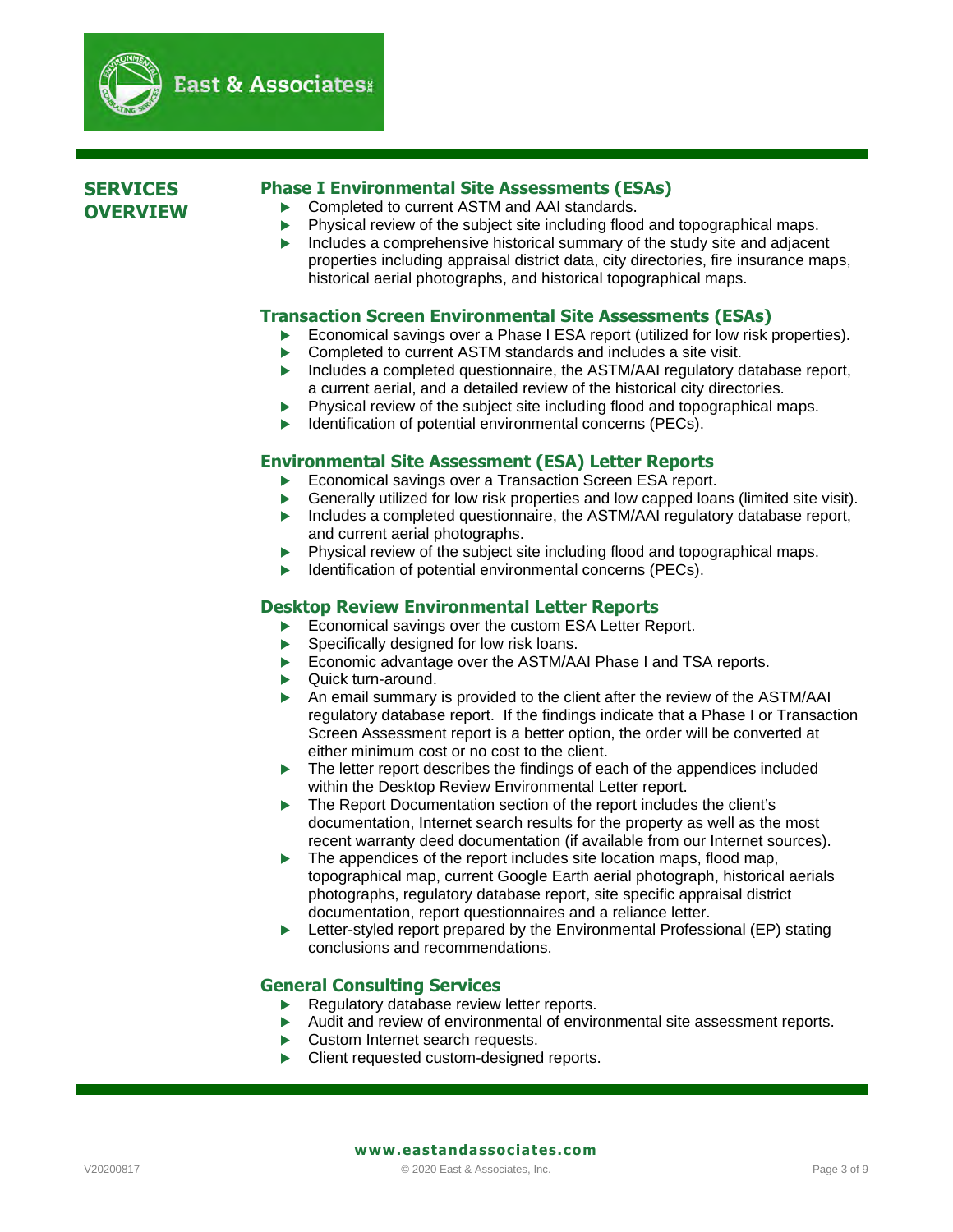

# **STRATEGIC ALLIANCE SERVICES**

#### **Much more than a referral, our arrangement is a close partnership.**

East & Associates has formed strategic alliances with high-quality, high-service environmental consulting, contracting, and service companies. These alliances allow us to offer a broad range of environmental services. Many of these partnership arrangements have been in place for more than 20 years. Services include:

Wetlands Determination

 $\mathbf{I}$ 

- Endangered Species Review
- Asbestos, Lead-Based Paint and Mold Inspection and Management Services
- Indoor Air Quality Monitoring
- Specific Environmental Data Services (historical aerials, topographical and oil and gas mapping data)
- Litigation Support
- Phase II Environmental Site Assessments
- Risk-Based Site Assessments
- Economic Analysis and Options
- Risk Reduction Consulting
- VCP & IOP Applications and Consulting
- Groundwater Monitoring
- Leaking Petroleum Storage Tank Corrective Action Project Management
- TCEQ Licensed Corrective Action Specialist Services
- **PST Closures and Assessments**
- Emergency Response/Abatement
- **Phase III Remediation Services**
- Design/Installation/Modification of Remediation Systems
- Environmental regulatory compliance expertise for waste, wastewater, storm water, groundwater and spill response
- Hazardous and Non-Hazardous Cleanup, Disposal and Management
- **Permitting**
- SARA 313 reporting
- Environmental regulations training
- $\blacktriangleright$  Policy and procedure development and implementation

East & Associates coordinates all aspects of the project with our strategic partners. Our Environmental Professional (EP) reviews the final report and in many instances, the report is included within our company "due diligence" environmental assessment reports.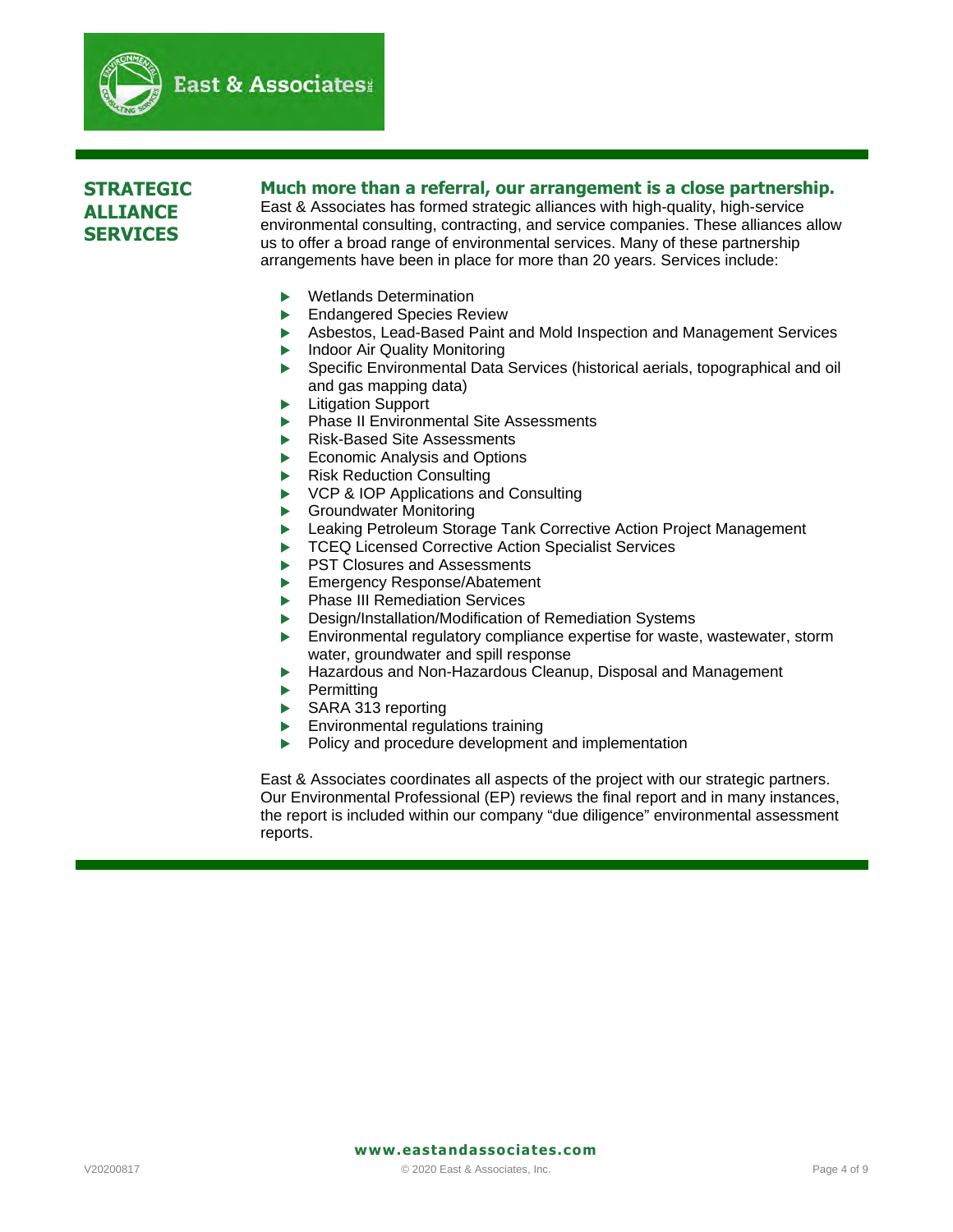

# **REPORT SECTION SAMPLES**

Scale 1" equals approximately 500" **Brief Asset Description:** Brief Asset Description:<br>The subject property consists of three tracts of land located within the<br>depicted in the following aerial, two tracts of land are located along the eastern The 1989 TxDOT serial is similar to the above-described 1995 aerial photograph. The property is dones with tens and overgrowth. All the above mentioned streets are viable high pressure gas regulator station along with the subject in the following aerial, two tracts of land are located along the eastern side of Lu<br>tract of land is situated along the western side of the street. Branch Boulevard and bisecting the southern and eastern sections of the subject prop<br>depicted (please refer to Section 3.4.10). This pipeline intersects with the pipelin continues south of the regulator station. STANDARD RECORD SOURCES, FEDERAL and STATE  $3.1$ ARD RECORD SOURCES, FEDERAL and STATE<br>A search of the Sharderd Environmental Sources. Federal and State<br>A Minimum Search Distance, in compliance with ASTM practice E 152<br>Banks Information Solutions, Inc... Austin, Texas. B  $\mu$ pherical or and the distribution can be found in Table 3. The topographical maps with the plotted reg found in Table 3. On specific databases, the search distance was accommodate the three tracts of land that comprise Note: For the purpose of this regulatory database report search, the site low northwestern corner of Tract # 2 of the study site property. The regulatory database site location information indicates the follo <br>  $\circ$  **Longitude**: -95.371873<br>  $\circ$  **Latitude:** 29.917594 3.3.4 FLOOD INSURANCE MAP

3.3.4 FLOOD INSURANCE MAP<br>Reference to the Federal Emergency Management Agency (FEMA), Federal Insurance<br>Map (FIRM), Harris County, Texas, Community Number 48201C0490 Lideted June 18,<br>depicts the study site lies within Zon

 $\mathbf{I}$ 

The 100-year floodplain.<br> **Zone AE** is defined as "Areas determined to within the special flood hazar<br>
subject to inundation by the 1% annual chance flood event. The base flood ek<br>
ham have determined: have been determi



Based on the review of the topographical map, the groundwater flow appears to slope-Southeast. According to the USGS, 7.5 Minute Series, Topographical Map. Altine<br>sudrangle, the elevation of the site is between 120 and 115 feet National Geodetic V<br>plaum (NGVD), most offer referred to as mean sea level. Th indicates the elevation at the site arrow point (red trangular shaped point)<br>To review the topographical maps, please refer to *Figure* 5 of this report

PROPERTY TAX FILES / APPRAISAL DISTRICT FILES 3.4.3 PROPERTY TAX FILES TAPPRAISAL DISTRICT FILES<br>The Harris County Appraisal District  $\#CAD$  database record addressing the study<br>property and improvements are maintained under HCAD account #<br>below-depicted *MapPro, Inc* situated at northwestern corner of the property (along F.M. 1960 Road West)

lidine. Texas Quadrangle dated 1982



Ι

#### **PHASE I ESA A comprehensive consulting report with complete attention to detail.**

East & Associates provides professional Phase I ESA reports for the investigation of environmental risk factors both and and/or near the subject property that could affect its value or use. Prior to the initial site visit, our in-house mapping programs allow us to print a regulatory hazards map and database based on ASTM/AAI standards.

During the site inspection and review of nearby properties, these plotted hazards sites can be confirmed and field notes taken. A physical and historical review of the subject property is completed to determine potential environmental liability. The historical city directory review section of our Phase I ESA report combines the county appraisal district property information, aerial photograph summary along with the city directory review of the site and the adjacent properties. The scope of service of the Phase I ESA report is completed to the current ASTM E-1527 and EPA AAI standards.

#### **Report Highlights**

- Detailed executive summary and conclusions section.
- Insertion of maps, photographs, and aerials within specific report section.
- Comprehensive regulatory records review section.
- Inclusion of historical aerial photographs and historical topographical maps.
- Complete historical city directories section for site and adjacent properties.
- Detailed section for findings, conclusions, and recommendations.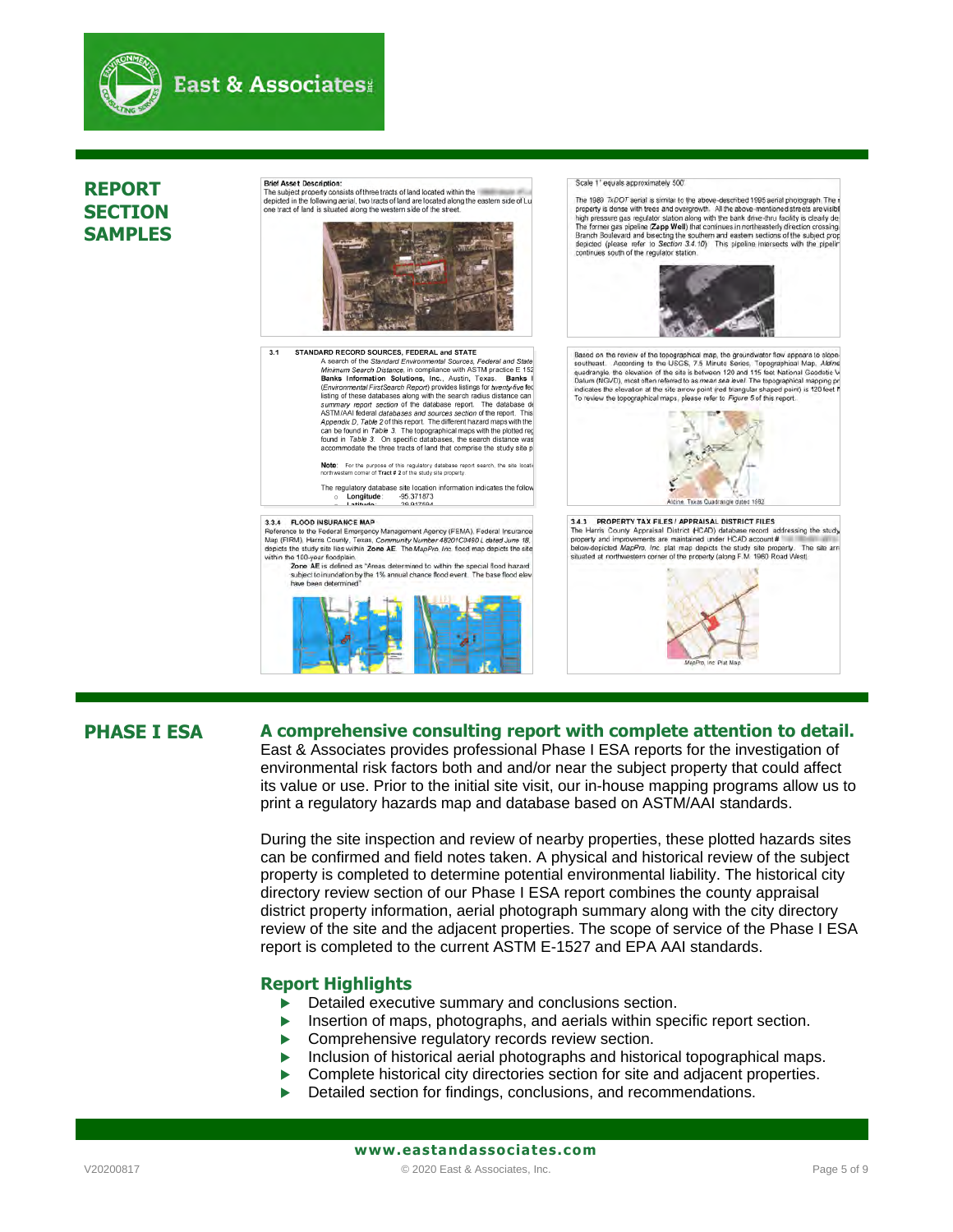

# **TRANSACTION SCREEN ESA**

### **A cost efficient ESA report that includes the site visit.**

 $\mathbf{I}$ 

The Transaction Screen Environmental Site Assessment (ESA) is a limited environmental review of a property, with a scope of work intended to be less than that of a Phase I ESA. It's generally prepared for low risk properties. The Transaction Screen ESA report is completed in general accordance to the current ASTM Standard E-1528. This practice is designed to identify Potential Environmental Concerns (PECs) in connection with a property and does not necessarily require the judgment of an Environmental Professional (EP) as defined in the current ASTM E-1527 standards.

Our Transaction Screen ESA process includes a site reconnaissance, the inclusion of the ASTM Transaction Screen Questionnaire, obtaining and reviewing environmental databases as documented within the ASTM/AAI standards for the property and neighboring properties, a review of local city directories, and a review of Sanborn Fire Insurance Maps. East & Associates also includes site photographs, site location maps, current aerial photographs, a flood map, and a topographical map within the appendices of the report. The results of the Transaction Screen ESA will conclude either that no PECs are present; therefore no further inquiry is necessary or that PECs are identified, which require further inquiry to evaluate the PECs. Further inquiry could be proceeding to a Phase I ESA report completed to the current ASTM E-1527 standards. This report offers an economical savings over a Phase I ESA report.

#### **Report Highlights**

- Generally prepared for low risk properties.
- Insertion of maps, photographs, and aerials within specific report section.
- Comprehensive regulatory records review section.
- Identification of Potential Environmental Concerns (PECs) related to property.

# **ESA LETTER REPORT**

#### **Designed report for low risk properties and quick turnarounds.**

The ESA Letter Report includes a limited site reconnaissance review of the subject property. Current aerial photographs, site photographs, site maps, flood map, topographical map, and a regulatory database report are located within the appendices of the report. Typically, the historical review of the subject property is not part of the scope of service of the ESA Letter Report. This report is intended for a low capped loan that the lender deems a minimum environmental risk property. This report offers an economical savings over a Transaction Screen ESA.

The results of the ESA Letter Report will conclude that either no Potential Environmental Concerns (PECs) are present; therefore no further inquiry is necessary or that PECs are identified, which require further inquiry to evaluate the identified potential environmental concerns. Further inquiry could be proceeding to either a Transaction Screen ESA or a Phase I ESA.

#### **Report Highlights**

- Designed for low risk and low-capped loans with a quick turnaround.
- **Limited site inspection based on the individual client's scope of service.**
- Insertion of maps, photographs, and aerials within specific report section.
- Inclusion of a regulatory database report based on ASTM/AAI standards.
- Identification of Potential Environmental Concerns (PECs) in connection with a property.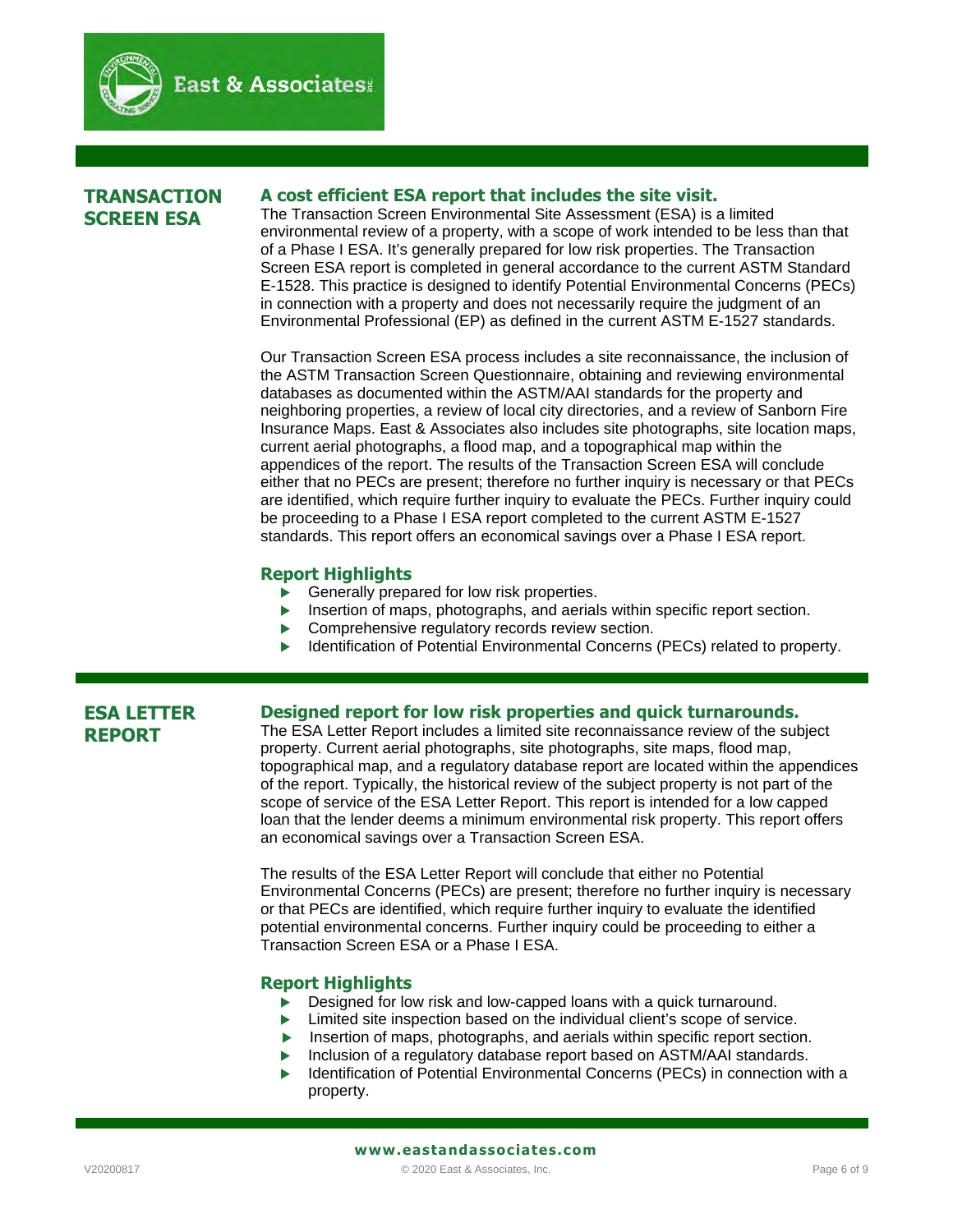# **DESKTOP REVIEW ENVIRONMENTAL LETTER REPORT**

#### **A great option for "due diligence" when renewing your client's note.**

The Desktop Review Environmental Letter Report was first developed in response to the Small Business Administration (SBA) SOP 50-10(5) Lender and Development Company loan programs. In addition, our clients have ordered the basic report for low risk loans, including rural properties and smaller commercial transactions when the lending policies do not require a Phase I ESA report.

The scope of service for this report **does not** include a site visit. East & Associates, Inc. will furnish the client with the standard ASTM/AAAI environmental questionnaires for completion. The completed document will be placed within the appendices of the report. Our company provides the regulatory database report based on the current ASTM/AAI standards and includes an oil and gas map and if appropriate, the NWI wetland map. The regulatory database report is a custom polygon (boundary) search which integrates the specific appraisal district GIS map to identify the specific target property. This is significant in the larger or irregular shape sites to ensure the regulatory database report performs to the intent of the search distance criteria set forth by the ASTM/AAI standards.

For the SBA loans, our research team will complete a review of historical city directories, fire insurance maps and available aerials from the local library. The letter report will be submitted with a recommendation as to the environmental risk associated with the loan giving the lender a clear course of action as to the next step in the loan process.

The client has the option to request additional features to be added to the basic scope of service that is outlined below. These options include city directory research (limited digital report or library research), historical topographical maps, county endangered species report and state agencies file reviews. Upon request, our team will provide the bid price to the client for the specific scope of service which includes one or more of these options.

# **Report Highlights**

- $\blacktriangleright$  Specifically designed for low risk loans.
- Economic advantage over the ASTM/AAI Phase I and TSA reports.
- ▶ Quick turn-around.

 $\mathbf{I}$ 

- An email summary is provided to the client after the review of the ASTM/AAI regulatory database report. If the findings indicate that a Phase I or Transaction Screen Assessment report is a better option, the order will be converted at either minimum cost or no cost to the client.
- The letter report describes the findings of each of the appendices included within the Desktop Review Environmental Letter report.
- The Report Documentation section of the report includes the client's documentation, Internet search results for the property as well as the most recent warranty deed documentation (if available from our Internet sources).
- $\blacktriangleright$  The appendices of the report includes site location maps, flood map, topographical map, current Google Earth aerial photograph, historical aerials photographs, regulatory database report, site specific appraisal district documentation, report questionnaires and a reliance letter.
- Environmental Professional (EP) will review the report documentation and prepare a letter report outlining the degree of environmental risk.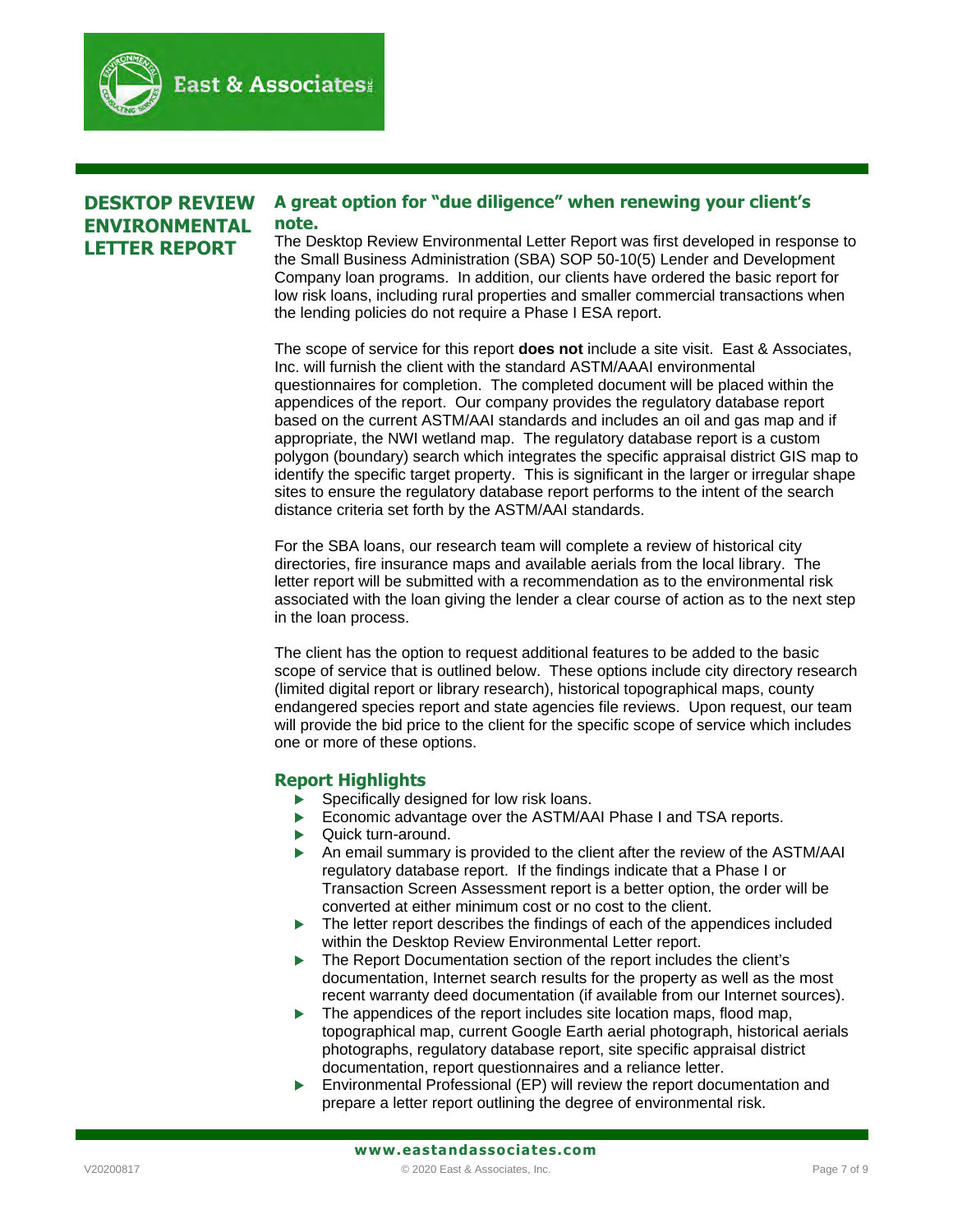$\mathbf{I}$ 

# **GENERAL CONSULTING SERVICES**

# **Custom services designed for specific environmental requirements.**

East & Associates performs an array of general environmental consulting services. Some of these consulting services include the review and audit of prior environmental reports, utilizing Internet database sources and in-house mapping programs to determine potential environmental risk factors, providing regulatory database reports, and other additional environmental services required by client needs.